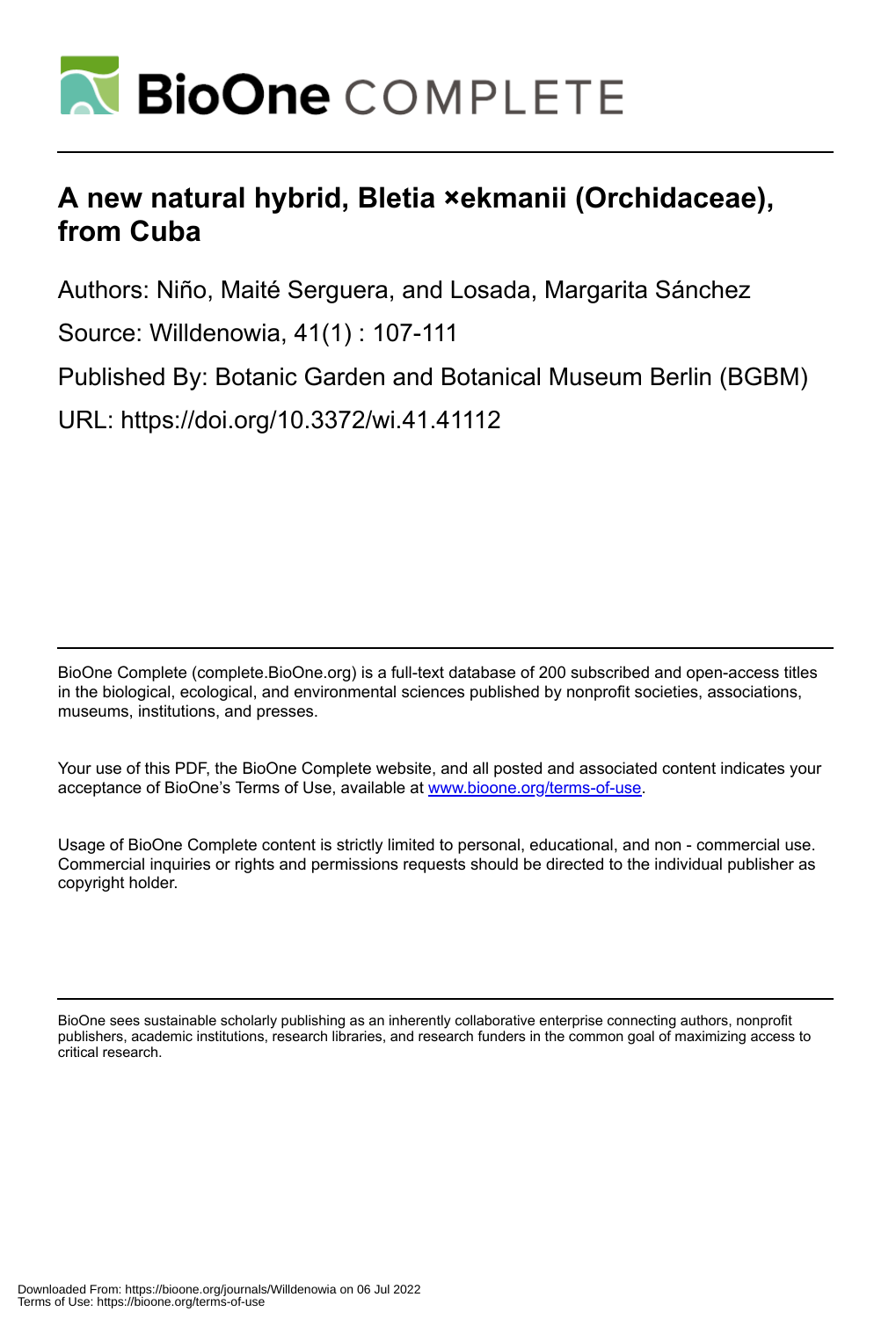## MAITÉ SERGUERA NIÑO<sup>1\*</sup> & MARGARITA SÁNCHEZ LOSADA<sup>1</sup>

## **A new natural hybrid,** *Bletia ×ekmanii (Orchidaceae)***, from Cuba**

#### **Abstract**

Serguera Niño M. & Sánchez Losada M.: A new natural hybrid, *Bletia ×ekmanii (Orchidaceae)*, from Cuba [Novitiae florae cubensis 35]. – Willdenowia 41: 107–111. – Online ISSN 1868-6397; © 2011 BGBM Berlin-Dahlem. doi:10.3372/wi.41.41112 (available via http://dx.doi.org/)

The natural hybrid *Bletia ×ekmanii (B. patula × B. purpurea)* is described and illustrated. Hybrid plants have a semihypogeous subglobose corm, incurved petals enclosing the column, flowers of intermediate size between those of the parental species, a trilobed lip of almost the same size as the lateral sepals with obtuse lateral lobes. Flowers of the hybrid resemble those of *B. purpurea* but are larger and with a patent lip as in *B. patula.* The hybrid was found along the roadside from Palenque to Bernardo town, Guantánamo Province, eastern Cuba.

Additional key words: *Bletia purpurea, Bletia patula,* terrestrial orchids, hybridisation, West Indies

#### **Introduction**

Among phanerogamous families, *Orchidaceae* are highly successful (Kull  $&$  al. 2006), displaying numerous pollination systems with extraordinarily high levels of interspecific diversity in associated floral traits (Cozzolino & al. 2006). *Bletia* is a neotropical terrestrial orchid genus of about 40 species, with six species on the Antilles according to Nir (2000), all of which occur in Cuba. However, recent changes to our knowledge resulted in the transfer of two species of *Bletia* to *Basiphyllaea: Basiphyllaea carabiaiana* (L. O. Williams) Sosa & M. A. Díaz and *B. volubilis* (M. A. Díaz) Sosa & M. A. Díaz (Díaz & al. 2001).

The four *Bletia* species now known from Cuba are *B. antillana, B. florida, B. patula* and *B. purpurea*. *B. purpurea* is the most widespread species of the genus, ranging from Florida and Mexico to South America and the West Indies; in Cuba it is abundant in all the country, being found frequently growing along roadsides in full sunlight. *B. patula* is a relatively large, terrestrial orchid, growing in limestone soils at low to middle elevation, from southern Florida to Cuba, Hispaniola and Puerto Rico; this species occurs in northeastern Cuba, in the Nipe-Sagua-Baracoa massif, where it grows on exposed limestone banks and cliffs or on rocky mountain tops, and sometimes along roadsides. *B. florida* is restricted to Cuba, Jamaica and Hispaniola, but in Cuba it is currently known only from Cuchillas de Moa in Holguin (Mdjica-Benítez 2003)*. B. antillana* is restricted to northeastern Cuba, growing in the mountains of Holguin and Guantánamo provinces, usually on river banks or in temporarily flooded zones, on serpentine soils (Acuña

Downloaded From: https://bioone.org/journals/Willdenowia on 06 Jul 2022 Terms of Use: https://bioone.org/terms-of-use

<sup>1</sup> Jardín de los Helechos de Santiago de Cuba, Carretera del Caney No. 129, La Caridad, Caney, C.P. 90400, Santiago de Cuba, Cuba; \*e-mail: maite@bioeco.ciges.inf.cu (author for correspondence), margarita@bioeco.ciges.inf.cu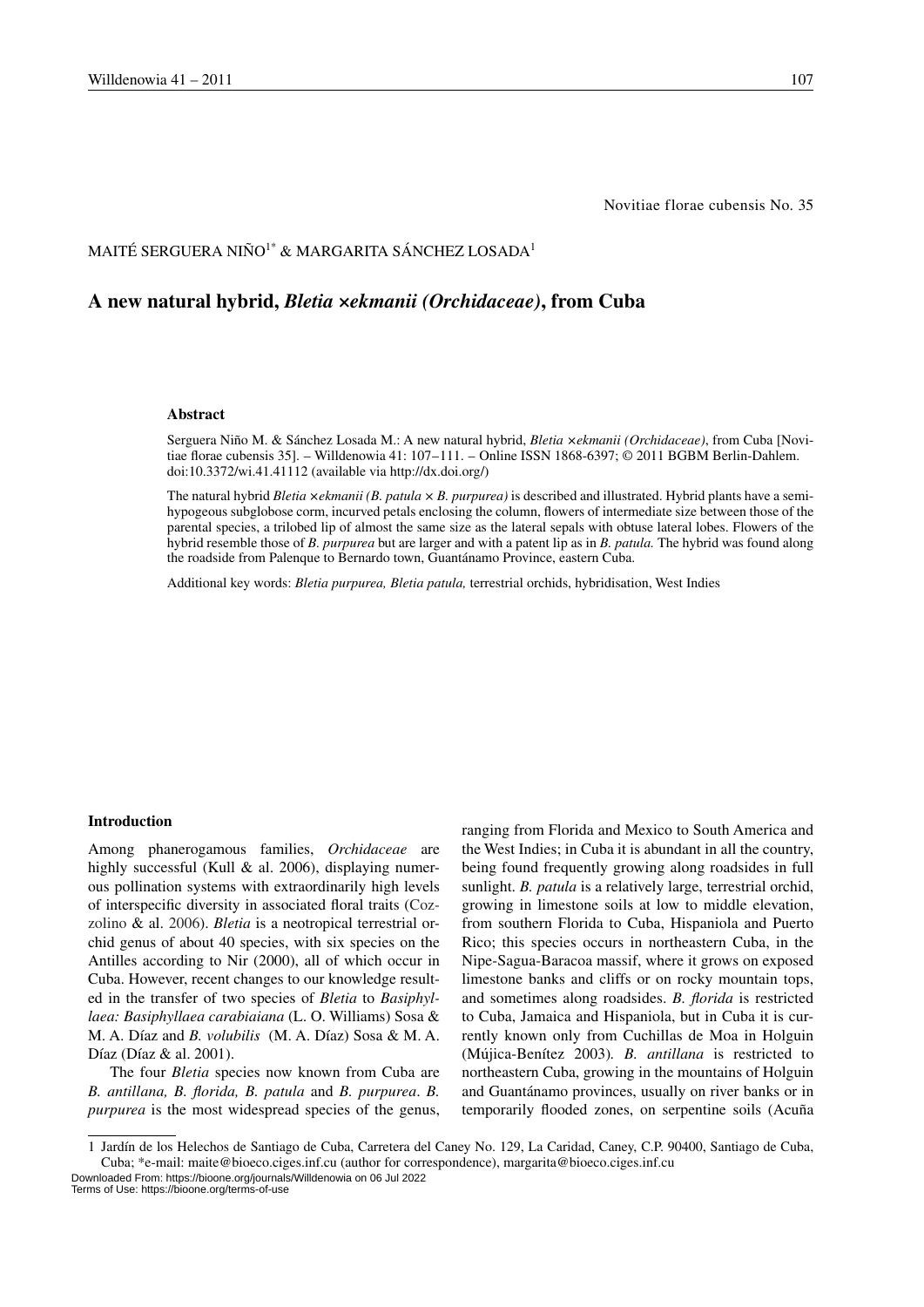

Fig. 1. *Bletia* ×*ekmanii* – A: habit; C: lip; B: lip of parental species *B. purpurea;* D: lip of parental species *B. patula;* E: floral elements; F: column (w = wings) on pedicel (= p); G: pollinia; H: anther cap (view from inside). – Scale bars: A = 8 cm, B–D = 1 cm,  $E = 1$  cm,  $F = 1$  cm,  $G = 0.5$  mm. – Drawing by M. G. Caluff. Downloaded From: https://bioone.org/journals/Willdenowia on 06 Jul 2022 Terms of Use: https://bioone.org/terms-of-use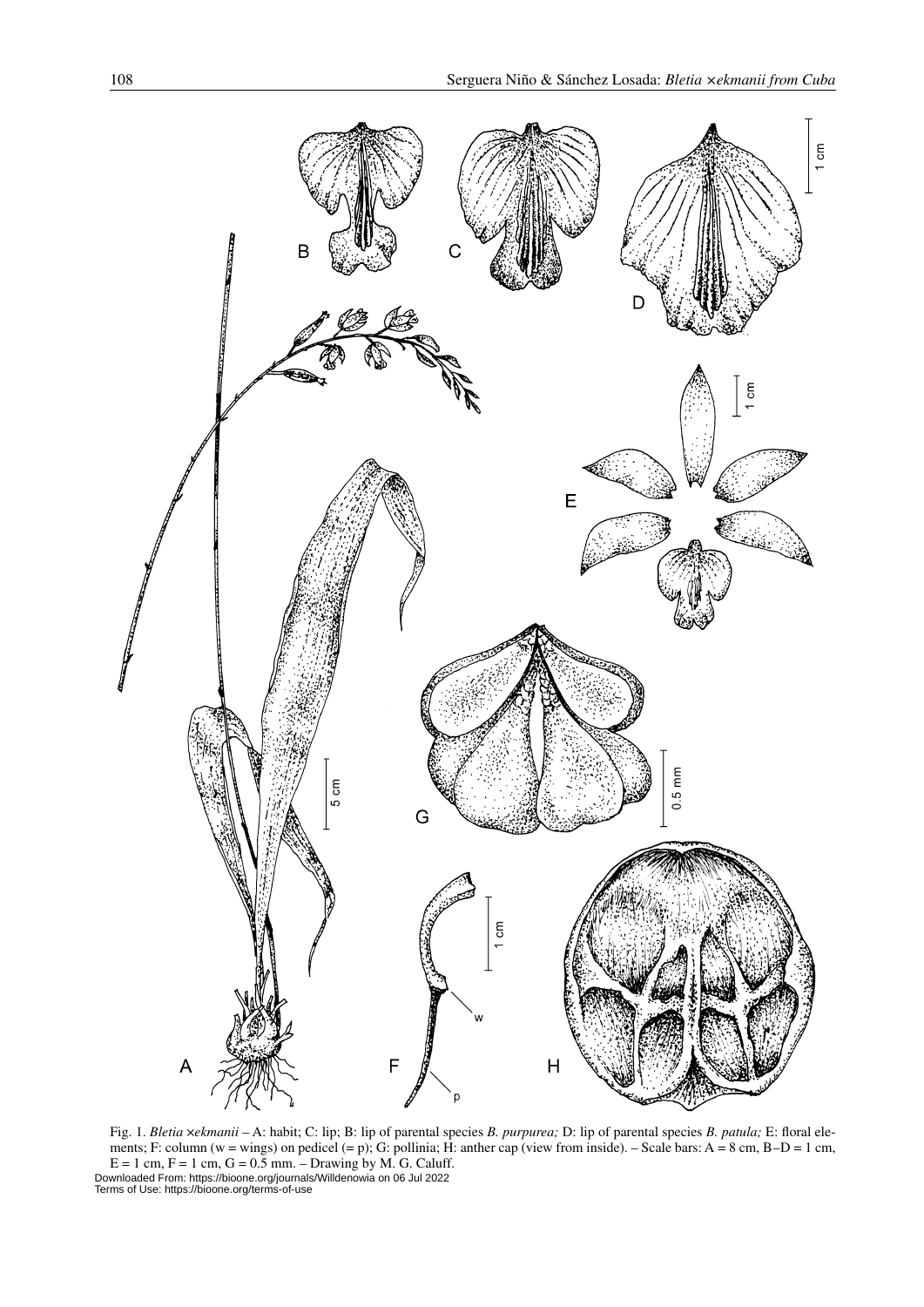1939; León 1946; Garay & Sweet 1974; Ackerman 1995; Sosa & Díaz-Dumas 1997, in press; Nir 2000; Palestina & Sosa 2002; Llamacho & Larramendi 2005).

We discovered a large mixed population of *Bletia patula* and *B. purpurea* in 2004, along the road from Palenque to Bernardo, in Guantánamo Province. Both species bloom from March to June in this area. We found 46 plants (close to 20% of the population) with intermediate characteristics between *B. patula* and *B. purpurea.* We collected a few of these intermediate plants and cultivated them in the Santiago de Cuba's Fern Garden. On the basis of field work and a comparison between the plants cultivated ex situ we describe the intermediate plants as a wild natural hybrids new to science.

### *Bletia ×ekmanii* Serguera & Sánchez Losada, **nothosp. nov.**

Holotypus: Cuba, Guantánamo Province, Yateras, Loma "El Cilindro", camino desde Palenque a Bernardo, en una pendiente de roca caliza, en vegetación secundaria, a pleno sol, conviviendo con *B. patula* y *B. purpurea,*  450–500 m, 5.5.2010, *M. Serguera & M. Sánchez s.n.* (BSC 6430; isotype: B). – Fig. 1A, C, E–H.

Planta humicola, media inter parentes *(Bletia patula* et *B. purpurea)*. Differt a *B. patula* petalis recurvis columnam amplectentibus (nec rectis), labello in media parte cristis flavis (nec albidis) ornato, lobis lateralibus oblongoellipticis (nec semiovatis), columna gynostemii arcuata (nec recta) basi (nec media in parte) roseo-bialata. *B. purpurea* discedit labello reflexo (in nostra porrecto apice subrecurvo), lobis lateralibus ovatis, et columna gynostemii in parte distali alata.

Terrestrial perennial herb, erect, 35–41 cm tall; *corm* semihypogeous, erect, subglobose, 2.5–4 cm long, 2–3.8(–4.5) cm diam., covered by sheathing scarious bracts, with inconspicuous internodes; *roots* slender, velamentous. *Leaves* plicate, 2–4(–5), present or absent during flowering, growing from the corm apex, usually annually deciduous, linear-lanceolate, acuminate, basally articulated, 34–68 cm long, 1.5–5.5 cm wide. *Inflorescences* 1(–2), lateral, racemose, with up to 38 flowers, long-pedunculate, up to 50–140 cm long; *floral bracts* ovate-triangular, acuminate, pale green, in spiral arrangement, recurrent, 3.5–8 mm long, 1.5–4 mm wide. *Flowers* showy, erect, pale purple to pink, dorsal surface darker than the ventral one, 2–3 cm long not including the pedicellate ovary, 2.8–4.4 cm wide; *dorsal sepal* ovate-lanceolate, truncate at the base, apex reflexed, acute, pale purple to pink, 22–30 mm long, 6.3–8.1 mm wide; *lateral sepals* obliquely ovate-lanceolate, spreading, apex reflexed, acute, connate at the base, purple, the ventral surface in the lower half darker than in the upper half whitish at the base, 20–27 mm long, 5.7–9.5 mm wide; *petals* pale pink to rose purple, darker at the apex, ovate to elliptic, acute, falcate, enclosing the column and the lateral lobes, 18–28 mm long, 6–9.7 mm wide; *lip* trilobed, ovate, sessile, purple, the base cordate, whitish, 1.7–2.4(–2.7) cm long, 1.3–2 cm wide, lateral lobes oblong-elliptic, with several rose-purple veins, apex obtuse, incurved, semi-enclosing the column, 10.5–15.2 mm long, 4.6–6.5(–8) mm wide, sinuses short, 1–4.5 mm long, 1–2.3 mm wide, mid lobe suborbicular, margin crispate-undulate, apex emarginated, slightly curved downward, 7.5–11.2 mm long, 5.1–10.4 mm wide, disc with  $5(-7)$  parallel yellow crests extending onto the mid lobe, up to 1 mm deep, the central crest longest, undulate; *column* arched, winged, with two pink wings near the base, 1.8 mm wide, whitish, 10–24 mm long; *ovary*  reddish, pedicellate, pedicel 10–24 mm long; *stigma* translucent, entire; *anther* rose, incumbent, fleshy, round-

Table 1. Comparison of vegetative and floral traits among *Bletia ×ekmanii* and its parental species *B. purpurea* and *B. patula*. All measures are in [mm] and are taken from plants in the field.

| <b>Character</b>     | Bletia purpurea | Bletia ×ekmanii | Bletia patula     |
|----------------------|-----------------|-----------------|-------------------|
| Number of leaves     | $(1-2-3)$       | $2 - 3(-1)$     | $2 - 5$           |
| Leaf width           | $15 - 32$       | $15 - 55$       | $40 - 80$         |
| Flower length        | $13 - 20$       | $20 - 30$       | $30 - 40(-50)$    |
| Flower width         | $12 - 22$       | $28 - 44$       | $30 - 48$         |
| Dorsal sepal length  | $16 - 21$       | $22 - 30$       | $28 - 37$         |
| Dorsal sepal width   | $3.3 - 6.8$     | $6.3 - 8.1$     | $4.7 - 9.4$       |
| Lateral sepal length | $12 - 19$       | $20 - 27$       | $21 - 34$         |
| Lateral sepal width  | $5.5 - 9.3$     | $5.7 - 9.5$     | $7.2 - 9.5$       |
| Petal length         | $13 - 18$       | $18 - 28$       | $25 - 38$         |
| Petal width          | $5.7 - 7.8$     | $6 - 9.7$       | $6 - 11$          |
| Lip length           | $10 - 15$       | $17 - 24(-27)$  | $26 - 38$         |
| Lip width            | $11 - 13$       | $13 - 20$       | $16 - 30$         |
| Column length        | $8 - 10$        | $10 - 24$       | $18 - 22(-24)$    |
| Pedicel length       | $5 - 11$        | $10 - 24$       | $11 - 33$         |
| Fruit length         | $2 - 3.7$       | $2.2 - 5$       | $3.5 - 6.6(-7.5)$ |

Downloaded From: https://bioone.org/journals/Willdenowia on 06 Jul 2022 Terms of Use: https://bioone.org/terms-of-use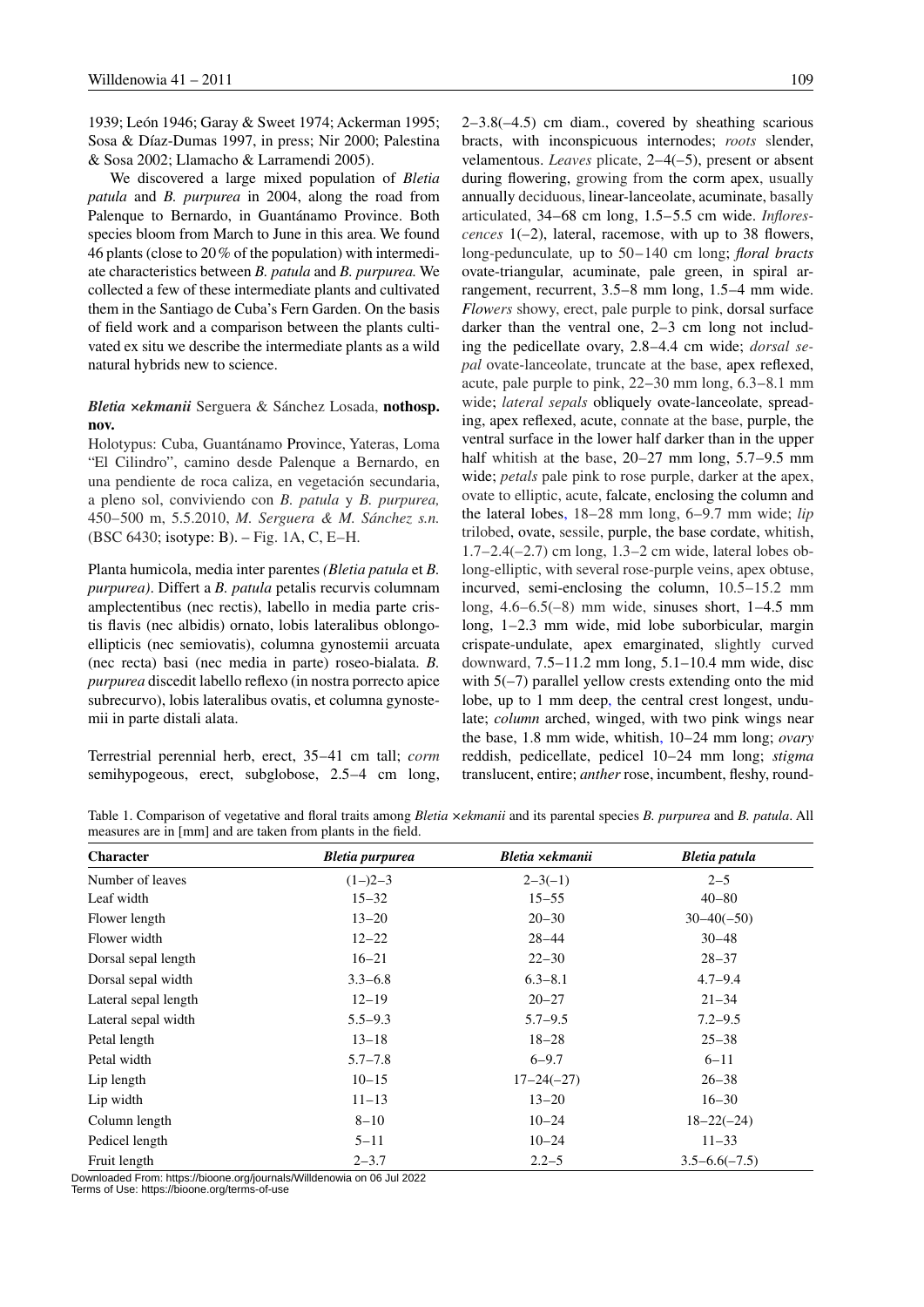ed, eight celled, 1.5–2.4 mm long, 1.8 mm wide; *pollinia* 8, subsessile, waxy, yellowish, 0.7–0.8 mm long, 0.4–0.5 mm wide, on a slender, elongate viscidium. *Fruits* cylindric, erect and pale green when young, later pendent and yellowish, 2.2–5 cm long, 3–9 mm wide; *seeds* slender, brown, 0.3–0.7 mm long.

*Etymology.* — This new natural hybrid is dedicated to Erik Leonard Ekman (1883–1991), an eminent Swedish botanist who studied the Cuban flora in 1914–24.

*Delimitation. — Bletia ×ekmanii* is recognised by its inconspicuous corm internodes, medium pale purple to pink flowers  $(2-3 \text{ cm} \text{ long}, 2.8-4.4 \text{ cm} \text{ wide})$ , the crispate-undulate emarginate lip, which is almost of the same size as the lateral sepals (Fig. 1C, E), and the basally winged column. The flower of the hybrid resembles that of *B. purpurea* but is larger, with the patent lip as in *B. patula*. The column in the hybrid is arcuate (Fig. 1F), similar to *B. purpurea,* but with two pink basal wings (these are distal in *B. purpurea,* erect and in the middle of the column in *B. patula*). The differences between the hybrid and *B. patula* and *B. purpurea* are summarised in Table 1.

The plants cultivated in the Fern Garden of Santiago de Cuba are larger than those in the wild population. The differences may be due to conditions of cultivation, or they may also have a genetic basis as suggested for size variants of another natural orchid hybrid (Morales 2002).

*Distribution, habitat and flowering. —* NE Cuba, Guantánamo Province, Yateras Municipality, Loma "El Cilindro". Terrestrial on rocky, limestone, sunny, humid slopes and cliffs, 450–500 m elevation, in open secondary forest. Infrequent, known only from a single locality.

The vegetation where *Bletia ×ekmanii* occurs is composed principally of low and sparse shrubs, herbs and grasses; thus, the orchid inflorescences usually rises above it and is easily seen. Other orchids growing together are: the parental species *B. patula* and *B. purpurea; Habenaria monorrhiza* (Sw.) Rchb. f. and the naturalised invasive *Spathoglottis plicata* Bl. The calciphyllous fern *Anemia adiantifolia* (L.) Sw. is a very common species at the site.

The hybrid flowers from March to June, at the same time as its parental species. Both *Bletia patula* and *B. purpurea* offer no pollinator rewards and both are considered to be food deceptive plants. Neither one of them is considered to be a threatened species in Cuba (Llamacho & Larramendi 2005).

In the mixed population we studied, a few pale pink and white-flowered morphs of *Bletia patula* were observed dispersed on the population. Such colour polymorphisms also occur in Puerto Rico and the Dominican Republic (Ackerman 1995; Ackerman & Carromero 2005). *B. purpurea* in Dominican Republic (Jiménez 1960) also

shows colour variation; in our studied site few plants with Downloaded From: https://bioone.org/journals/Willdenowia on 06 Jul 2022 Terms of Use: https://bioone.org/terms-of-use

pale pink colour were observed. Such variation can be adaptive in deception-pollinated species (Ackerman & Carromero 2005; Cozzolino & Widmer 2005) and interspecific hybridisation does increase population variation which may result in new combinations of traits that may stabilise or add to population variation of one or both of the parental species.

Although the occurrence of interspecific orchid hybrids are often restricted locally (Luer 1975; Cozzolino & Aceto 1994; Cozzolino & al. 1998; Pellegrino & al. 2000), some do become widespread and stabilised (Catling & Catling 1997; Arft & Ranker 1998; Bullini & al. 2001). It remains to be seen whether *B. ×ekmanii* will become established and spread or just an ephemeral phenomenon.

#### **Acknowledgements**

The authors thank to Dr W. Greuter for the Latin diagnosis; to Dr J. Ackerman, Dra. V. Sosa and A. Vale for providing relevant literature. Thanks are due to Manuel G. Caluff, the first collector of the hybrid, for the revision of the manuscript and the illustrations and to Dr J. Ackerman and two further, anonymous reviewers for constructive criticism of the manuscript.

#### **References**

- Ackerman J. D. 1995: An orchid flora of Puerto Rico and the Virgin Islands. – Mem. New York Bot. Gard. **73.**
- Ackerman J. D. & Carromero W. 2005: Is reproductive success related to color polymorphism in a deception pollinated tropical terrestrial orchid? – Caribbean J. Sci. **41:** 234–242.
- Acuña J. 1939 ["1938"]: Catálogo descriptivo de las orquídeas cubanas. – Bol. Estaç. Exp. Agron. Cuba **60:** 1–221.
- Arft A. M. & Ranker T. A. 1998: Allopolyploid origin and population genetics of the rare orchid *Spiranthes diluvialis*. – [Amer. J. Bot.](http://www.ingentaconnect.com/content/external-references?article=0002-9122()85L.110[aid=7350655]) **85:** 110–122.
- Bullini L., Cianchi R., Arduino P., De Bonis L., Mosco M. C., Verardi A., Porretta D., Corrias B. & Rossi W. 2001: Molecular evidence for allopolyploid speciation and a single origin of the western Mediterranean orchid *Dactylorhiza insularis (Orchidaceae)*. – [Biol.](http://www.ingentaconnect.com/content/external-references?article=0024-4066()72L.193[aid=6248900])  [J. Linn. Soc.](http://www.ingentaconnect.com/content/external-references?article=0024-4066()72L.193[aid=6248900]) **72:** 193–201.
- Catling P. M. & Catling V. R. 1997: Morphological discrimination of *Platanthera huronensis* in the Canadian Rocky Mountains. – Lindleyana **12:** 72–78.
- Cozzolino S. & Aceto S. 1994: Morphological and molecular characterization of *Orchiaceras bergonii* (Nanteuil) E. G. Cam. – Giorn. Bot. Ital. **128:** 861–867.
- Cozzolino S. & Widmer A. 2005: Orchid diversity: an evolutionary consequence of deception? – [Trends Ecol.](http://www.ingentaconnect.com/content/external-references?article=0169-5347()20L.487[aid=9327368])  Evol. **20:** [487–494.](http://www.ingentaconnect.com/content/external-references?article=0169-5347()20L.487[aid=9327368])
- Cozzolino S., Aceto S., Caputo P. & Menale B. 1998: Characterization of *Orchis ×dietrichiana* Bogenh., a natural orchid hybrid. – Pl. Biosystems **132:** 71–76.